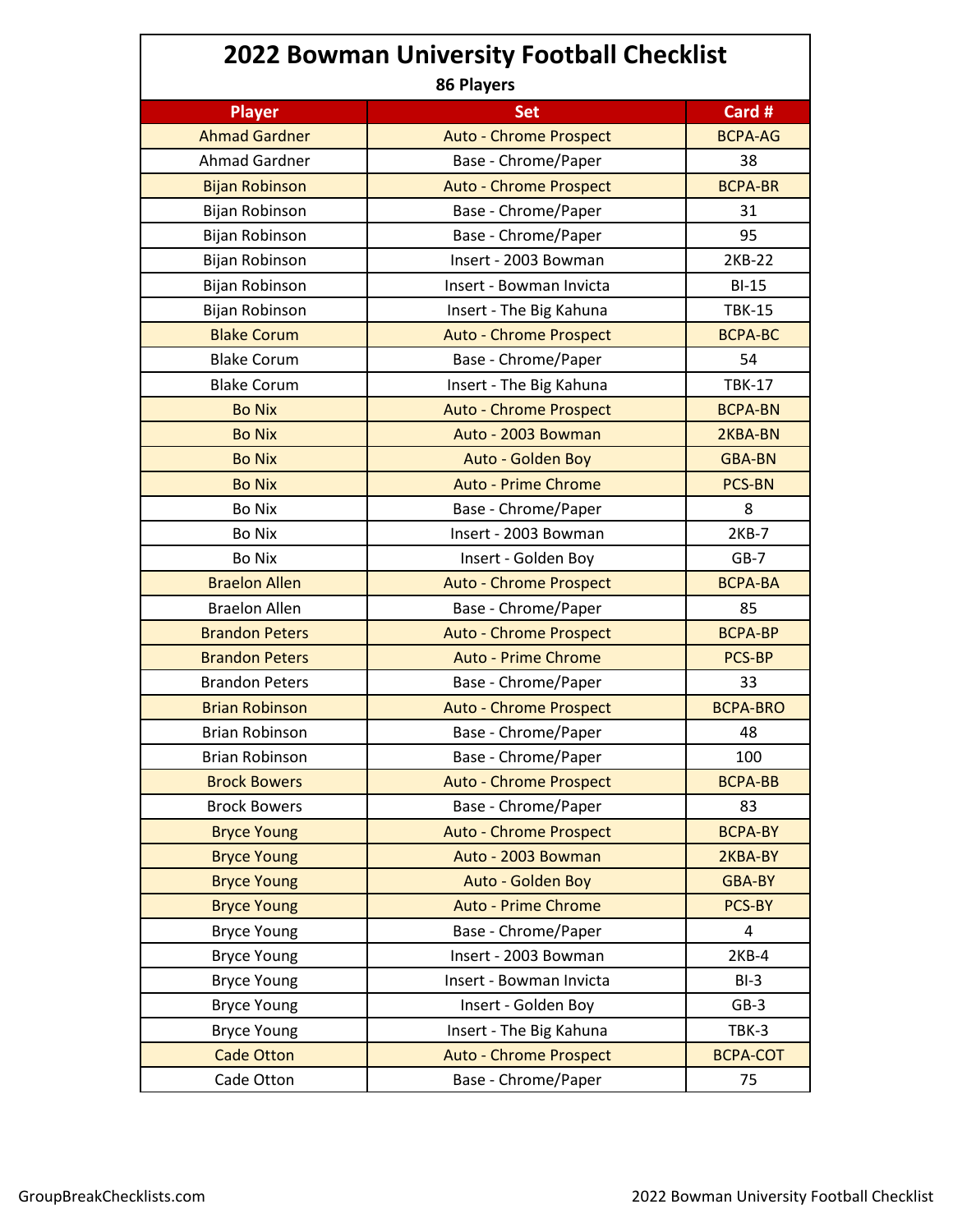| <b>Player</b>          | <b>Set</b>                    | Card #         |
|------------------------|-------------------------------|----------------|
| <b>Casey Thompson</b>  | <b>Auto - Chrome Prospect</b> | <b>BCPA-CT</b> |
| <b>Casey Thompson</b>  | <b>Auto - Prime Chrome</b>    | PCS-CT         |
| Casey Thompson         | Base - Chrome/Paper           | 15             |
| Casey Thompson         | Insert - 2003 Bowman          | 2KB-10         |
| Casey Thompson         | Insert - Golden Boy           | $GB-12$        |
| <b>Chase Garbers</b>   | <b>Auto - Chrome Prospect</b> | <b>BCPA-CG</b> |
| <b>Chase Garbers</b>   | Base - Chrome/Paper           | 51             |
| <b>Chimere Dike</b>    | <b>Auto - Chrome Prospect</b> | <b>BCPA-CD</b> |
| Chimere Dike           | Base - Chrome/Paper           | 86             |
| <b>Chris Olave</b>     | <b>Auto - Chrome Prospect</b> | <b>BCPA-CO</b> |
| <b>Chris Olave</b>     | Auto - 2003 Bowman            | 2KBA-CO        |
| <b>Chris Olave</b>     | Auto - Bowman Invicta         | <b>BIA-CO</b>  |
| <b>Chris Olave</b>     | <b>Auto - Prime Chrome</b>    | PCS-CO         |
| <b>Chris Olave</b>     | Auto - The Big Kahuna         | TBK-8          |
| Chris Olave            | Base - Chrome/Paper           | 14             |
| Chris Olave            | Base - Chrome/Paper           | 93             |
| Chris Olave            | Insert - 2003 Bowman          | 2KB-26         |
| Chris Olave            | Insert - Bowman Invicta       | $BI-8$         |
| Chris Olave            | Insert - The Big Kahuna       | TBK-8          |
| <b>Chris Rodriguez</b> | <b>Auto - Chrome Prospect</b> | <b>BCPA-CR</b> |
| <b>Chris Rodriguez</b> | <b>Auto - Prime Chrome</b>    | <b>PCS-CR</b>  |
| Chris Rodriguez        | Base - Chrome/Paper           | 20             |
| Chris Rodriguez        | Insert - 2003 Bowman          | 2KB-19         |
| CJ Stroud              | <b>Auto - Chrome Prospect</b> | <b>BCPA-CS</b> |
| CJ Stroud              | Auto - 2003 Bowman            | 2KBA-CS        |
| <b>CJ Stroud</b>       | Auto - Golden Boy             | <b>GBA-CS</b>  |
| <b>CJ Stroud</b>       | <b>Auto - Prime Chrome</b>    | PCS-CS         |
| CJ Stroud              | Base - Chrome/Paper           | 3              |
| CJ Stroud              | Base - Chrome/Paper           | 90             |
| CJ Stroud              | Insert - 2003 Bowman          | $2KB-3$        |
| CJ Stroud              | Insert - Bowman Invicta       | $BI-2$         |
| CJ Stroud              | Insert - Golden Boy           | $GB-2$         |
| CJ Stroud              | Insert - The Big Kahuna       | TBK-2          |
| <b>Colby Wooden</b>    | <b>Auto - Chrome Prospect</b> | <b>BCPA-CW</b> |
| Colby Wooden           | Base - Chrome/Paper           | 88             |
| <b>Connor Bazelak</b>  | <b>Auto - Chrome Prospect</b> | <b>BCPA-CB</b> |
| Connor Bazelak         | Base - Chrome/Paper           | 84             |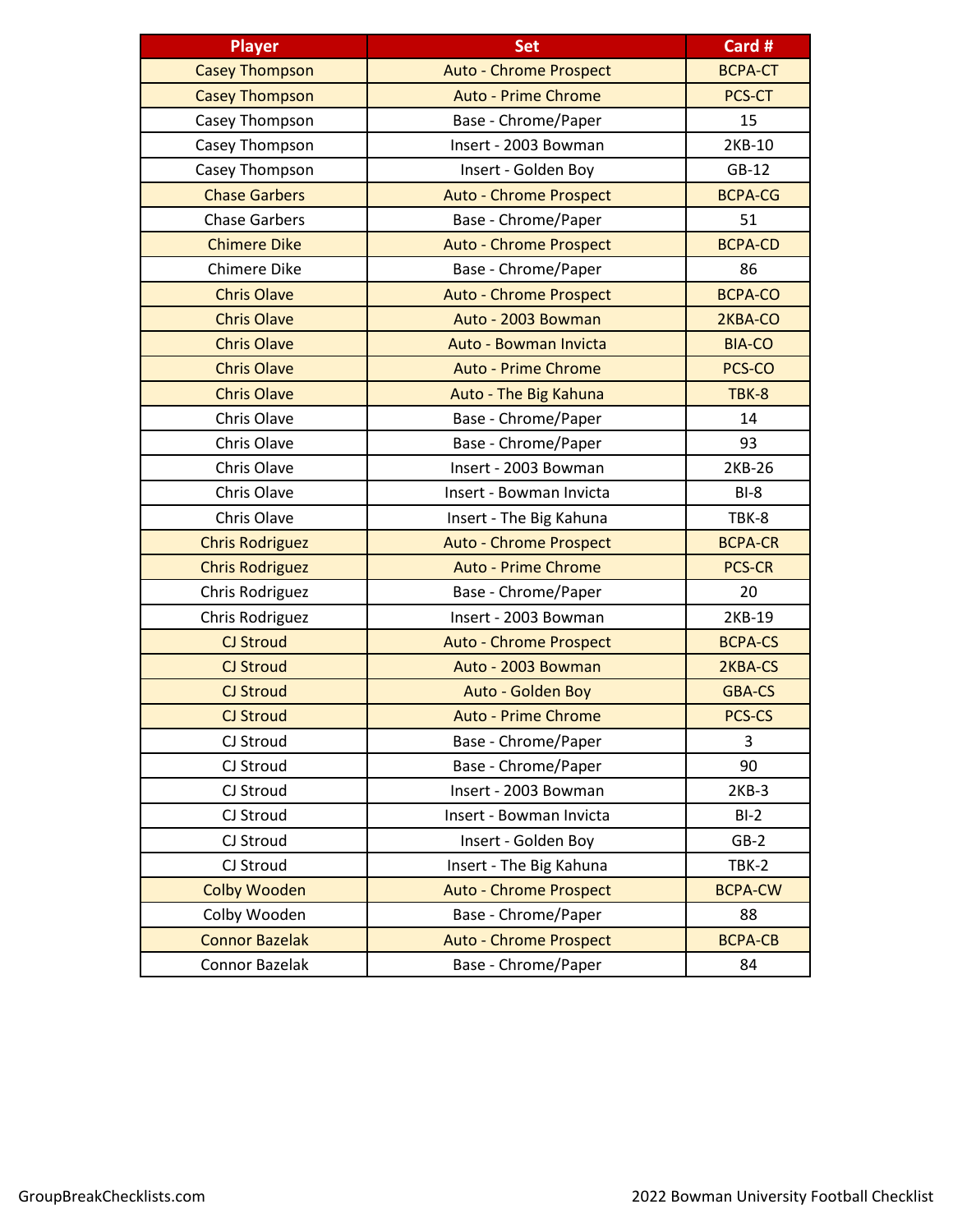| <b>Player</b>            | <b>Set</b>                    | Card #          |
|--------------------------|-------------------------------|-----------------|
| D.J. Uiagalelei          | <b>Auto - Chrome Prospect</b> | <b>BCPA-DU</b>  |
| D.J. Uiagalelei          | Auto - 2003 Bowman            | 2KBA-DU         |
| D.J. Uiagalelei          | Auto - Bowman Invicta         | <b>BIA-DU</b>   |
| D.J. Uiagalelei          | Auto - Golden Boy             | <b>GBA-DU</b>   |
| D.J. Uiagalelei          | <b>Auto - Prime Chrome</b>    | <b>PCS-DU</b>   |
| D.J. Uiagalelei          | Auto - The Big Kahuna         | <b>TBK-1</b>    |
| D.J. Uiagalelei          | Base - Chrome/Paper           | $\overline{2}$  |
| D.J. Uiagalelei          | Base - Chrome/Paper           | 89              |
| D.J. Uiagalelei          | Insert - 2003 Bowman          | $2KB-2$         |
| D.J. Uiagalelei          | Insert - Bowman Invicta       | $BI-1$          |
| D.J. Uiagalelei          | Insert - Golden Boy           | $GB-1$          |
| D.J. Uiagalelei          | Insert - The Big Kahuna       | TBK-1           |
| <b>Dalton Kincaid</b>    | <b>Auto - Chrome Prospect</b> | <b>BCPA-DKI</b> |
| <b>Dalton Kincaid</b>    | Base - Chrome/Paper           | 77              |
| <b>DeMarvin Leal</b>     | <b>Auto - Chrome Prospect</b> | <b>BCPA-DIE</b> |
| DeMarvin Leal            | Base - Chrome/Paper           | 68              |
| <b>Derek Stingley Jr</b> | <b>Auto - Chrome Prospect</b> | <b>BCPA-DS</b>  |
| Derek Stingley Jr        | Base - Chrome/Paper           | 67              |
| <b>D'Eriq King</b>       | <b>Auto - Chrome Prospect</b> | <b>BCPA-DK</b>  |
| D'Eriq King              | Base - Chrome/Paper           | 58              |
| <b>Desmond Ridder</b>    | <b>Auto - Chrome Prospect</b> | <b>BCPA-DR</b>  |
| <b>Desmond Ridder</b>    | Auto - Bowman Invicta         | <b>BIA-DR</b>   |
| <b>Desmond Ridder</b>    | Auto - The Big Kahuna         | <b>TBK-16</b>   |
| <b>Desmond Ridder</b>    | Base - Chrome/Paper           | 49              |
| <b>Desmond Ridder</b>    | Base - Chrome/Paper           | 98              |
| Desmond Ridder           | Insert - Bowman Invicta       | $BI-16$         |
| Desmond Ridder           | Insert - The Big Kahuna       | <b>TBK-16</b>   |
| <b>Deuce Vaughn</b>      | <b>Auto - Chrome Prospect</b> | <b>BCPA-DV</b>  |
| Deuce Vaughn             | Base - Chrome/Paper           | 43              |
| Devin Lloyd              | <b>Auto - Chrome Prospect</b> | <b>BCPA-DL</b>  |
| Devin Lloyd              | Base - Chrome/Paper           | 62              |
| <b>Dillon Gabriel</b>    | <b>Auto - Chrome Prospect</b> | <b>BCPA-DG</b>  |
| <b>Dillon Gabriel</b>    | Auto - Golden Boy             | <b>GBA-DG</b>   |
| <b>Dillon Gabriel</b>    | <b>Auto - Prime Chrome</b>    | PCS-DG          |
| <b>Dillon Gabriel</b>    | Base - Chrome/Paper           | 9               |
| <b>Dillon Gabriel</b>    | Insert - Golden Boy           | $GB-8$          |
| <b>Emory Jones</b>       | <b>Auto - Chrome Prospect</b> | <b>BCPA-EJ</b>  |
| <b>Emory Jones</b>       | Auto - 2003 Bowman            | 2KBA-EJ         |
| <b>Emory Jones</b>       | Auto - Golden Boy             | <b>GBA-EJ</b>   |
| <b>Emory Jones</b>       | <b>Auto - Prime Chrome</b>    | PCS-EJ          |
| <b>Emory Jones</b>       | Base - Chrome/Paper           | 6               |
| <b>Emory Jones</b>       | Insert - 2003 Bowman          | $2KB-6$         |
| <b>Emory Jones</b>       | Insert - Golden Boy           | $GB-5$          |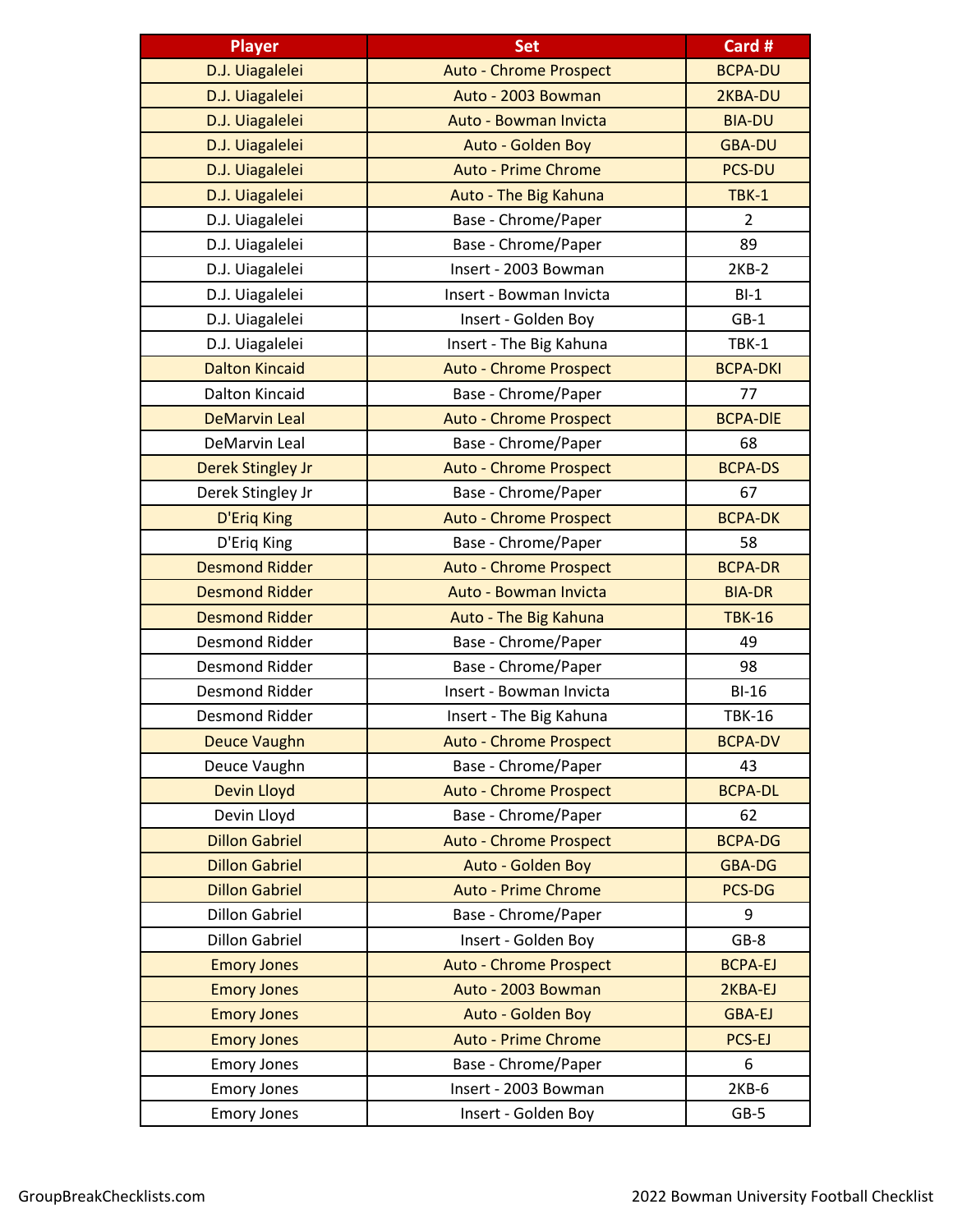| <b>Player</b>          | <b>Set</b>                    | Card #          |
|------------------------|-------------------------------|-----------------|
| <b>Graham Mertz</b>    | <b>Auto - Chrome Prospect</b> | <b>BCPA-GM</b>  |
| <b>Graham Mertz</b>    | Auto - Bowman Invicta         | <b>BIA-GM</b>   |
| <b>Graham Mertz</b>    | Auto - Golden Boy             | <b>GBA-GM</b>   |
| <b>Graham Mertz</b>    | <b>Auto - Prime Chrome</b>    | PCS-GM          |
| <b>Graham Mertz</b>    | Base - Chrome/Paper           | 10              |
| <b>Graham Mertz</b>    | Insert - 2003 Bowman          | $2KB-8$         |
| <b>Graham Mertz</b>    | Insert - Bowman Invicta       | $BI-19$         |
| <b>Graham Mertz</b>    | Insert - Golden Boy           | GB-9            |
| <b>Grayson McCall</b>  | <b>Auto - Chrome Prospect</b> | <b>BCPA-GMC</b> |
| <b>Grayson McCall</b>  | Base - Chrome/Paper           | 55              |
| <b>Hank Bachmeier</b>  | <b>Auto - Chrome Prospect</b> | <b>BCPA-HBA</b> |
| Hank Bachmeier         | Base - Chrome/Paper           | 45              |
| <b>Harrison Bailey</b> | <b>Auto - Chrome Prospect</b> | <b>BCPA-HB</b>  |
| <b>Harrison Bailey</b> | <b>Auto - Prime Chrome</b>    | PCS-HB          |
| <b>Harrison Bailey</b> | Base - Chrome/Paper           | $\overline{7}$  |
| <b>Harrison Bailey</b> | Insert - Golden Boy           | $GB-6$          |
| <b>Hudson Card</b>     | <b>Auto - Chrome Prospect</b> | <b>BCPA-HC</b>  |
| <b>Hudson Card</b>     | Base - Chrome/Paper           | 46              |
| Jadon Haselwood        | <b>Auto - Chrome Prospect</b> | <b>BCPA-JH</b>  |
| Jadon Haselwood        | <b>Auto - Prime Chrome</b>    | <b>PCS-JH</b>   |
| Jadon Haselwood        | Auto - The Big Kahuna         | <b>TBK-18</b>   |
| Jadon Haselwood        | Base - Chrome/Paper           | 23              |
| Jadon Haselwood        | Insert - 2003 Bowman          | 2KB-28          |
| Jadon Haselwood        | Insert - The Big Kahuna       | <b>TBK-18</b>   |
| <b>Jake Haener</b>     | <b>Auto - Chrome Prospect</b> | <b>BCPA-JHA</b> |
| Jake Haener            | Base - Chrome/Paper           | 78              |
| <b>Jalen Tolbert</b>   | <b>Auto - Chrome Prospect</b> | <b>BCPA-JT</b>  |
| Jalen Tolbert          | Base - Chrome/Paper           | 87              |
| Jalen Wydermyer        | <b>Auto - Chrome Prospect</b> | <b>BCPA-JW</b>  |
| Jalen Wydermyer        | Base - Chrome/Paper           | 63              |
| <b>James Cook</b>      | <b>Auto - Chrome Prospect</b> | <b>BCPA-JC</b>  |
| <b>James Cook</b>      | <b>Auto - Prime Chrome</b>    | PCS-JC          |
| James Cook             | Base - Chrome/Paper           | 19              |
| James Cook             | Insert - 2003 Bowman          | 2KB-18          |
| <b>Jayden Reed</b>     | <b>Auto - Chrome Prospect</b> | <b>BCPA-JRE</b> |
| Jayden Reed            | Base - Chrome/Paper           | 57              |
| Jaylen Watson          | <b>Auto - Chrome Prospect</b> | <b>BCPA-JWA</b> |
| Jaylen Watson          | Base - Chrome/Paper           | 76              |
| <b>Jeff Sims</b>       | <b>Auto - Chrome Prospect</b> | <b>BCPA-JS</b>  |
| Jeff Sims              | Base - Chrome/Paper           | 44              |
| <b>Jerome Ford</b>     | <b>Auto - Chrome Prospect</b> | <b>BCPA-JF</b>  |
| Jerome Ford            | Base - Chrome/Paper           | 71              |
| Jerome Ford            | Insert - The Big Kahuna       | <b>TBK-24</b>   |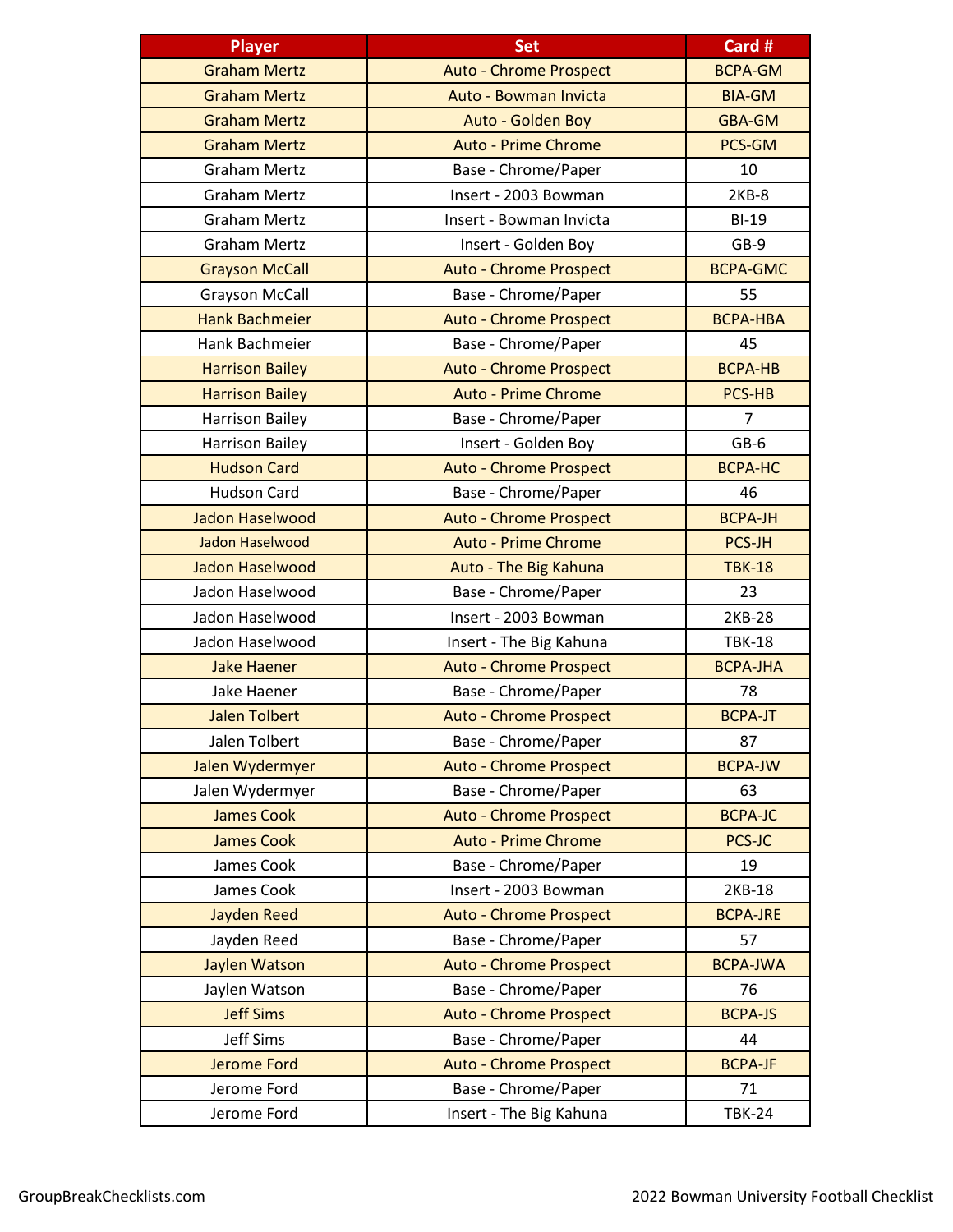| <b>Player</b>             | Set                           | Card #          |
|---------------------------|-------------------------------|-----------------|
| JJ McCarthy               | <b>Auto - Chrome Prospect</b> | <b>BCPA-JM</b>  |
| JJ McCarthy               | Auto - Bowman Invicta         | <b>BIA-JM</b>   |
| JJ McCarthy               | <b>Auto - Prime Chrome</b>    | PCS-JM          |
| JJ McCarthy               | Base - Chrome/Paper           | 39              |
| JJ McCarthy               | Base - Chrome/Paper           | 79              |
| JJ McCarthy               | Insert - Bowman Invicta       | $BI-17$         |
| JJ McCarthy               | Insert - The Big Kahuna       | <b>TBK-19</b>   |
| <b>John Metchie III</b>   | <b>Auto - Chrome Prospect</b> | <b>BCPA-JME</b> |
| John Metchie III          | Base - Chrome/Paper           | 47              |
| John Metchie III          | Base - Chrome/Paper           | 99              |
| John Metchie III          | Insert - The Big Kahuna       | <b>TBK-23</b>   |
| <b>Jordan Battle</b>      | <b>Auto - Chrome Prospect</b> | <b>BCPA-JBA</b> |
| Jordan Battle             | Base - Chrome/Paper           | 66              |
| <b>Josh Downs</b>         | <b>Auto - Chrome Prospect</b> | <b>BCPA-JDO</b> |
| Josh Downs                | Base - Chrome/Paper           | 50              |
| <b>Justyn Ross</b>        | <b>Auto - Chrome Prospect</b> | <b>BCPA-JR</b>  |
| <b>Justyn Ross</b>        | Auto - Bowman Invicta         | <b>BIA-JR</b>   |
| <b>Justyn Ross</b>        | <b>Auto - Prime Chrome</b>    | <b>PCS-JR</b>   |
| <b>Justyn Ross</b>        | Auto - The Big Kahuna         | TBK-7           |
| Justyn Ross               | Base - Chrome/Paper           | 12              |
| Justyn Ross               | Insert - 2003 Bowman          | 2KB-25          |
| Justyn Ross               | Insert - Bowman Invicta       | $BI-7$          |
| Justyn Ross               | Insert - The Big Kahuna       | TBK-7           |
| <b>Kayshon Boutte</b>     | <b>Auto - Chrome Prospect</b> | <b>BCPA-KBO</b> |
| <b>Kayshon Boutte</b>     | <b>Auto - Prime Chrome</b>    | PCS-KBO         |
| Kayshon Boutte            | Base - Chrome/Paper           | 35              |
| Kayshon Boutte            | Insert - The Big Kahuna       | <b>TBK-22</b>   |
| <b>Kearis Jackson</b>     | <b>Auto - Chrome Prospect</b> | <b>BCPA-KJ</b>  |
| <b>Kearis Jackson</b>     | <b>Auto - Prime Chrome</b>    | PCS-KJ          |
| Kearis Jackson            | Base - Chrome/Paper           | 27              |
| <b>Kennedy Brooks</b>     | <b>Auto - Chrome Prospect</b> | <b>BCPA-KB</b>  |
| <b>Kennedy Brooks</b>     | <b>Auto - Prime Chrome</b>    | <b>PCS-KB</b>   |
| <b>Kennedy Brooks</b>     | Base - Chrome/Paper           | 18              |
| <b>Kennedy Brooks</b>     | Insert - 2003 Bowman          | 2KB-17          |
| <b>Kenneth Walker III</b> | <b>Auto - Chrome Prospect</b> | <b>BCPA-KW</b>  |
| <b>Kenneth Walker III</b> | Auto - The Big Kahuna         | <b>TBK-21</b>   |
| Kenneth Walker III        | Base - Chrome/Paper           | 82              |
| Kenneth Walker III        | Base - Chrome/Paper           | 97              |
| Kenneth Walker III        | Insert - 2003 Bowman          | 2KB-21          |
| Kenneth Walker III        | Insert - The Big Kahuna       | <b>TBK-21</b>   |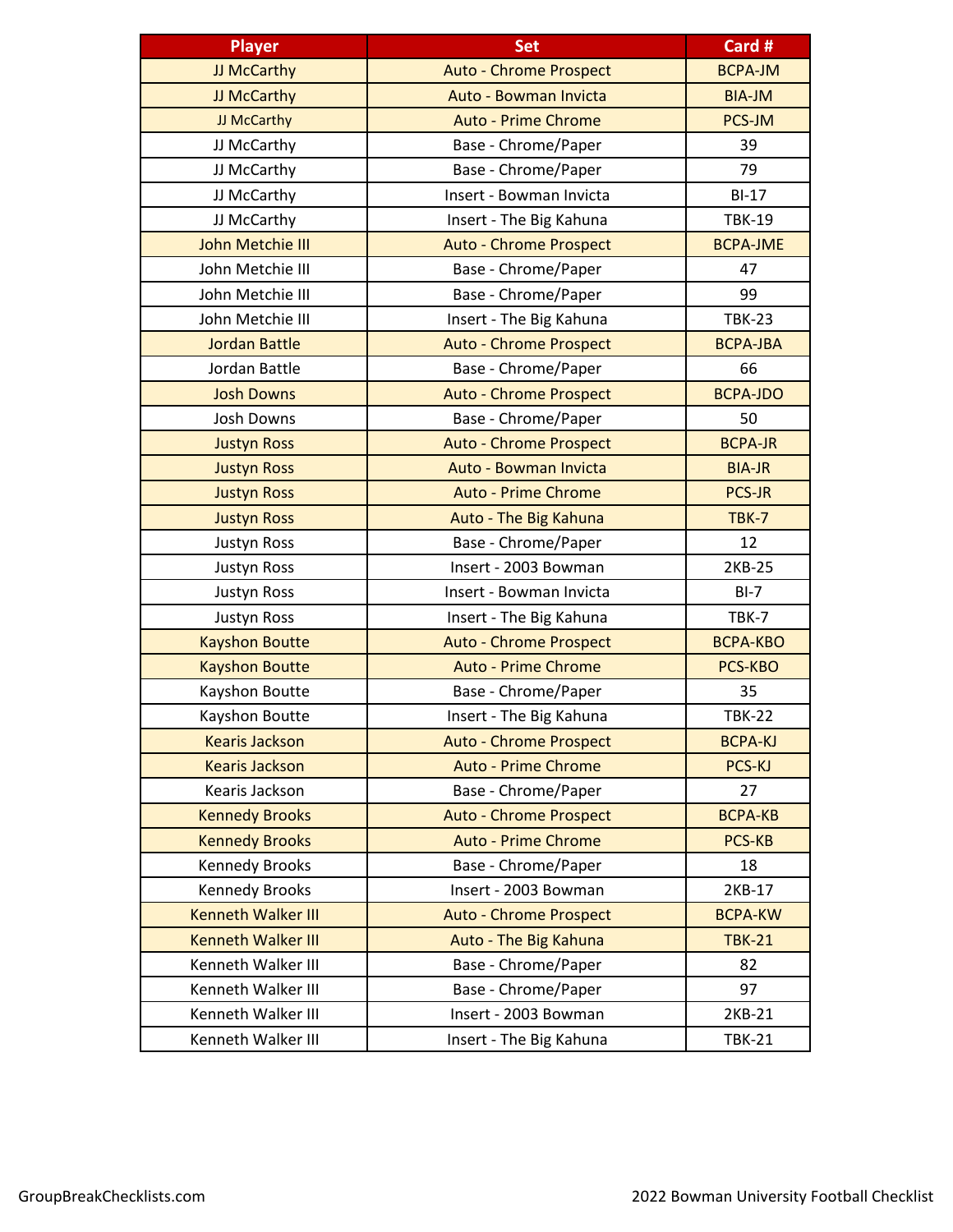| <b>Player</b>           | <b>Set</b>                    | Card #          |
|-------------------------|-------------------------------|-----------------|
| <b>Kenny Pickett</b>    | <b>Auto - Chrome Prospect</b> | <b>BCPA-KP</b>  |
| <b>Kenny Pickett</b>    | Auto - Golden Boy             | <b>GBA-KP</b>   |
| <b>Kenny Pickett</b>    | <b>Auto - Prime Chrome</b>    | <b>PCS-KP</b>   |
| <b>Kenny Pickett</b>    | Auto - The Big Kahuna         | TBK-5           |
| Kenny Pickett           | Base - Chrome/Paper           | 65              |
| Kenny Pickett           | Base - Chrome/Paper           | 91              |
| Kenny Pickett           | Insert - 2003 Bowman          | 2KB-12          |
| Kenny Pickett           | Insert - Bowman Invicta       | $BI-5$          |
| Kenny Pickett           | Insert - The Big Kahuna       | TBK-5           |
| <b>Khalil Shakir</b>    | <b>Auto - Chrome Prospect</b> | <b>BCPA-KS</b>  |
| <b>Khalil Shakir</b>    | <b>Auto - Prime Chrome</b>    | PCS-KS          |
| Khalil Shakir           | Base - Chrome/Paper           | $\mathbf{1}$    |
| <b>Kyle Hamilton</b>    | <b>Auto - Chrome Prospect</b> | <b>BCPA-KH</b>  |
| <b>Kyle Hamilton</b>    | Auto - 2003 Bowman            | 2KBA-KH         |
| <b>Kyle Hamilton</b>    | Auto - Bowman Invicta         | <b>BIA-KH</b>   |
| <b>Kyle Hamilton</b>    | <b>Auto - Prime Chrome</b>    | <b>PCS-KH</b>   |
| <b>Kyle Hamilton</b>    | Auto - The Big Kahuna         | TBK-9           |
| Kyle Hamilton           | Base - Chrome/Paper           | 34              |
| Kyle Hamilton           | Insert - 2003 Bowman          | 2KB-24          |
| Kyle Hamilton           | Insert - Bowman Invicta       | $BI-9$          |
| Kyle Hamilton           | Insert - The Big Kahuna       | TBK-9           |
| <b>Malik Cunningham</b> | <b>Auto - Chrome Prospect</b> | <b>BCPA-MCU</b> |
| <b>Malik Cunningham</b> | Auto - 2003 Bowman            | 2KBA-MCU        |
| <b>Malik Cunningham</b> | <b>Auto - Prime Chrome</b>    | <b>PCS-MCU</b>  |
| <b>Malik Cunningham</b> | Auto - The Big Kahuna         | <b>TBK-12</b>   |
| Malik Cunningham        | Base - Chrome/Paper           | 11              |
| Malik Cunningham        | Base - Chrome/Paper           | 92              |
| Malik Cunningham        | Insert - 2003 Bowman          | $2KB-9$         |
| Malik Cunningham        | Insert - Bowman Invicta       | $BI-12$         |
| Malik Cunningham        | Insert - Golden Boy           | GB-10           |
| Malik Cunningham        | Insert - The Big Kahuna       | <b>TBK-12</b>   |
| <b>Malik Willis</b>     | <b>Auto - Chrome Prospect</b> | <b>BCPA-MW</b>  |
| <b>Malik Willis</b>     | Auto - The Big Kahuna         | <b>TBK-14</b>   |
| Malik Willis            | Base - Chrome/Paper           | 29              |
| Malik Willis            | Base - Chrome/Paper           | 94              |
| Malik Willis            | Insert - 2003 Bowman          | 2KB-14          |
| Malik Willis            | Insert - Bowman Invicta       | $BI-14$         |
| Malik Willis            | Insert - Golden Boy           | GB-14           |
| Malik Willis            | Insert - The Big Kahuna       | <b>TBK-14</b>   |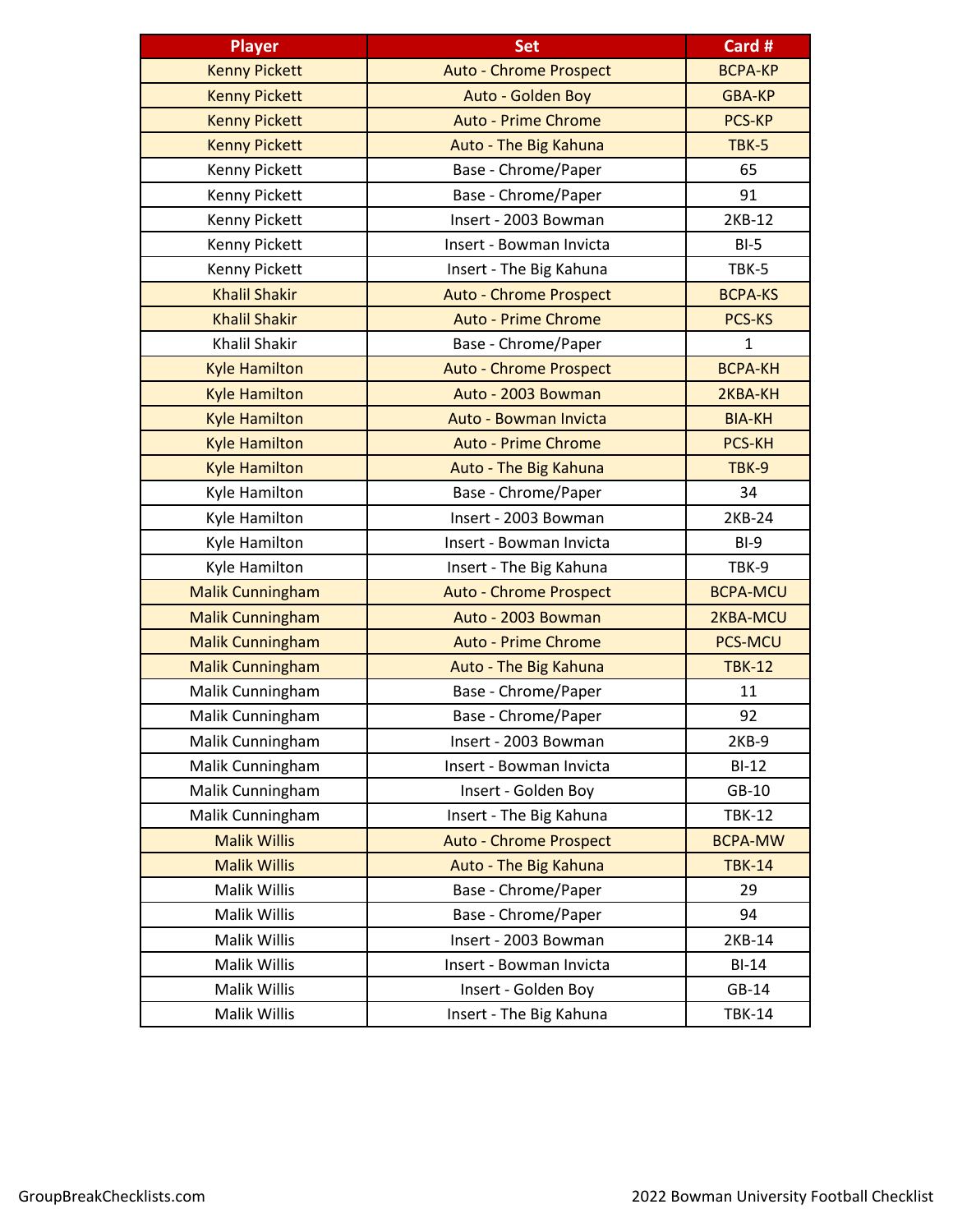| <b>Player</b>          | <b>Set</b>                    | Card #          |
|------------------------|-------------------------------|-----------------|
| <b>Marvin Mims</b>     | <b>Auto - Chrome Prospect</b> | <b>BCPA-MMI</b> |
| <b>Marvin Mims</b>     | Auto - Bowman Invicta         | <b>BIA-MM</b>   |
| <b>Marvin Mims</b>     | <b>Auto - Prime Chrome</b>    | <b>PCS-MMI</b>  |
| <b>Marvin Mims</b>     | Auto - The Big Kahuna         | <b>TBK-11</b>   |
| <b>Marvin Mims</b>     | Base - Chrome/Paper           | 17              |
| <b>Marvin Mims</b>     | Insert - 2003 Bowman          | 2KB-27          |
| <b>Marvin Mims</b>     | Insert - Bowman Invicta       | $BI-11$         |
| <b>Marvin Mims</b>     | Insert - The Big Kahuna       | <b>TBK-11</b>   |
| <b>Matt Corral</b>     | <b>Auto - Chrome Prospect</b> | <b>BCPA-MC</b>  |
| <b>Matt Corral</b>     | Auto - 2003 Bowman            | 2KBA-MC         |
| <b>Matt Corral</b>     | Auto - Golden Boy             | <b>GBA-MC</b>   |
| <b>Matt Corral</b>     | <b>Auto - Prime Chrome</b>    | PCS-MC          |
| Matt Corral            | Base - Chrome/Paper           | 5               |
| Matt Corral            | Insert - 2003 Bowman          | $2KB-5$         |
| Matt Corral            | Insert - Bowman Invicta       | $BI-4$          |
| Matt Corral            | Insert - Golden Boy           | $GB-4$          |
| <b>Matt Corral</b>     | Insert - The Big Kahuna       | TBK-4           |
| <b>McKenzie Milton</b> | <b>Auto - Chrome Prospect</b> | <b>BCPA-MM</b>  |
| <b>McKenzie Milton</b> | <b>Auto - Prime Chrome</b>    | PCS-MM          |
| <b>McKenzie Milton</b> | Base - Chrome/Paper           | 13              |
| <b>McKenzie Milton</b> | Insert - Golden Boy           | $GB-11$         |
| Michael Penix Jr.      | <b>Auto - Chrome Prospect</b> | <b>BCPA-MP</b>  |
| Michael Penix Jr.      | Base - Chrome/Paper           | 41              |
| <b>Mike Harley</b>     | <b>Auto - Chrome Prospect</b> | <b>BCPA-MH</b>  |
| Mike Harley            | Base - Chrome/Paper           | 37              |
| <b>Mohamed Ibrahim</b> | <b>Auto - Chrome Prospect</b> | <b>BCPA-MI</b>  |
| <b>Mohamed Ibrahim</b> | Base - Chrome/Paper           | 36              |
| <b>Myjai Sanders</b>   | <b>Auto - Chrome Prospect</b> | <b>BCPA-MS</b>  |
| <b>Myjai Sanders</b>   | <b>Auto - Prime Chrome</b>    | PCS-MS          |
| <b>Myjai Sanders</b>   | Auto - The Big Kahuna         | <b>TBK-10</b>   |
| Myjai Sanders          | Base - Chrome/Paper           | 16              |
| Myjai Sanders          | Insert - 2003 Bowman          | $2KB-1$         |
| Myjai Sanders          | Insert - Bowman Invicta       | $BI-10$         |
| Myjai Sanders          | Insert - The Big Kahuna       | <b>TBK-10</b>   |
| <b>Nick Starkel</b>    | <b>Auto - Chrome Prospect</b> | <b>BCPA-NS</b>  |
| <b>Nick Starkel</b>    | Auto - 2003 Bowman            | 2KBA-NS         |
| <b>Nick Starkel</b>    | Base - Chrome/Paper           | 42              |
| Nick Starkel           | Insert - 2003 Bowman          | 2KB-20          |
| <b>Nick Starkel</b>    | Insert - Bowman Invicta       | $BI-18$         |
| <b>Payton Thorne</b>   | <b>Auto - Chrome Prospect</b> | <b>BCPA-PT</b>  |
| Payton Thorne          | Base - Chrome/Paper           | 56              |
| <b>Rakim Jarrett</b>   | <b>Auto - Chrome Prospect</b> | <b>BCPA-RJ</b>  |
| Rakim Jarrett          | Base - Chrome/Paper           | 59              |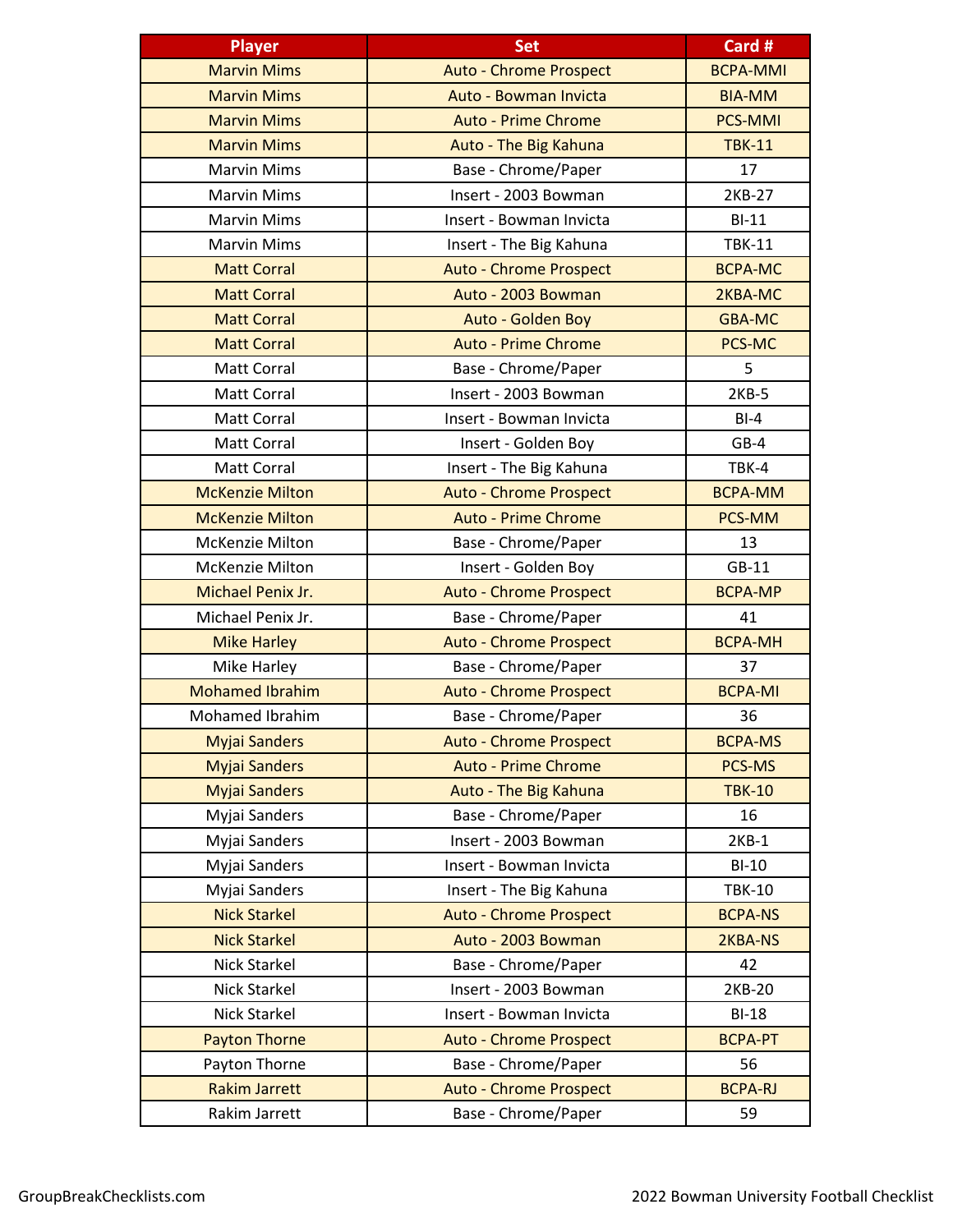| <b>Player</b>            | <b>Set</b>                    | Card #          |
|--------------------------|-------------------------------|-----------------|
| <b>RJ Sneed</b>          | <b>Auto - Chrome Prospect</b> | <b>BCPA-RS</b>  |
| RJ Sneed                 | Base - Chrome/Paper           | 72              |
| <b>Romeo Doubs</b>       | <b>Auto - Chrome Prospect</b> | <b>BCPA-RD</b>  |
| Romeo Doubs              | Base - Chrome/Paper           | 24              |
| Romeo Doubs              | Insert - 2003 Bowman          | 2KB-29          |
| <b>Sam Howell</b>        | <b>Auto - Chrome Prospect</b> | <b>BCPA-SH</b>  |
| Sam Howell               | Base - Chrome/Paper           | 81              |
| Sam Howell               | Base - Chrome/Paper           | 96              |
| Sam Howell               | Insert - 2003 Bowman          | 2KB-23          |
| Sam Howell               | Insert - Golden Boy           | $GB-15$         |
| Sam Howell               | Insert - The Big Kahuna       | <b>TBK-25</b>   |
| <b>Sam Williams</b>      | <b>Auto - Chrome Prospect</b> | <b>BCPA-SW</b>  |
| Sam Williams             | Base - Chrome/Paper           | 73              |
| <b>Sean Clifford</b>     | <b>Auto - Chrome Prospect</b> | <b>BCPA-SC</b>  |
| <b>Sean Clifford</b>     | Auto - 2003 Bowman            | 2KBA-SC         |
| <b>Sean Clifford</b>     | <b>Auto - Prime Chrome</b>    | PCS-SC          |
| Sean Clifford            | Base - Chrome/Paper           | 69              |
| Sean Clifford            | Base - Chrome/Paper           | 70              |
| Sean Clifford            | Insert - 2003 Bowman          | 2KB-13          |
| <b>Skylar Thompson</b>   | <b>Auto - Chrome Prospect</b> | <b>BCPA-ST</b>  |
| Skylar Thompson          | Base - Chrome/Paper           | 74              |
| <b>Spencer Rattler</b>   | <b>Auto - Chrome Prospect</b> | <b>BCPA-SR</b>  |
| <b>Spencer Rattler</b>   | Auto - 2003 Bowman            | 2KBA-SR         |
| <b>Spencer Rattler</b>   | Auto - Golden Boy             | <b>GBA-SR</b>   |
| <b>Spencer Rattler</b>   | <b>Auto - Prime Chrome</b>    | <b>PCS-SR</b>   |
| <b>Spencer Rattler</b>   | Auto - The Big Kahuna         | <b>TBK-6</b>    |
| <b>Spencer Rattler</b>   | Base - Chrome/Paper           | 28              |
| <b>Spencer Rattler</b>   | Insert - 2003 Bowman          | 2KB-11          |
| Spencer Rattler          | Insert - Bowman Invicta       | $BI-6$          |
| <b>Spencer Rattler</b>   | Insert - Golden Boy           | $GB-13$         |
| Spencer Rattler          | Insert - The Big Kahuna       | TBK-6           |
| <b>Tanner Mckee</b>      | <b>Auto - Chrome Prospect</b> | <b>BCPA-TM</b>  |
| <b>Tanner McKee</b>      | Base - Chrome/Paper           | 60              |
| <b>Taulia Tagovailoa</b> | <b>Auto - Chrome Prospect</b> | <b>BCPA-TT</b>  |
| <b>Taulia Tagovailoa</b> | Auto - Bowman Invicta         | <b>BIA-TT</b>   |
| <b>Taulia Tagovailoa</b> | <b>Auto - Prime Chrome</b>    | <b>PCS-TT</b>   |
| Taulia Tagovailoa        | Base - Chrome/Paper           | 32              |
| Taulia Tagovailoa        | Insert - 2003 Bowman          | 2KB-16          |
| Taulia Tagovailoa        | Insert - Bowman Invicta       | $BI-20$         |
| <b>Toa Taua</b>          | <b>Auto - Chrome Prospect</b> | <b>BCPA-TTA</b> |
| Toa Taua                 | Base - Chrome/Paper           | 25              |
| <b>Tyler Allgeier</b>    | <b>Auto - Chrome Prospect</b> | <b>BCPA-TA</b>  |
| <b>Tyler Allgeier</b>    | <b>Auto - Prime Chrome</b>    | PCS-TA          |
| <b>Tyler Allgeier</b>    | Base - Chrome/Paper           | 21              |